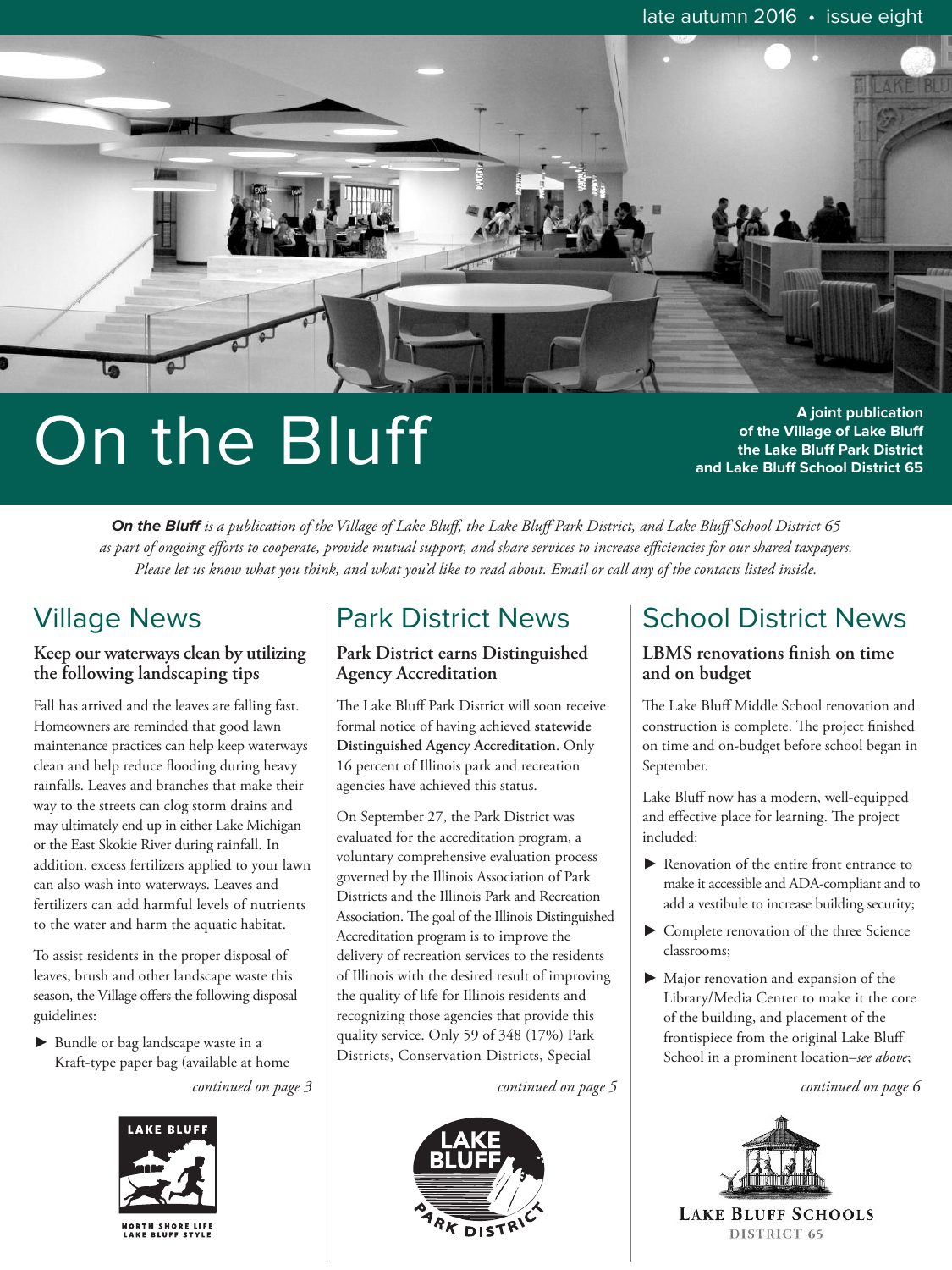# News from the Village of Lake Bluff

# Landscaping tips

*continued from front*

improvement stores everywhere) no larger than 32 gallon capacity or 50 pounds in weight;

- $\blacktriangleright$  Individual pieces of brush and/or branches are not to exceed 6 inches in diameter;
- $\blacktriangleright$  Bundle waste to ensure it does not exceed 2 feet in diameter and 4 feet in length overall or exceed 50 pounds;
- $\blacktriangleright$  Ensure bundled waste is securely tied with only twine as plastic, metal or rope ties are prohibited at compost sites;
- $\blacktriangleright$  Mulch leaves into your lawn, place them into flower beds or under shrubs rather than discarding them; and
- $\blacktriangleright$  When participating in Village landscape waste collection days, place your landscape waste at the curb on the day of collection to lessen the chance of it finding its way into the street and storm drains.

Residents are also reminded to observe the Village's following landscape work hours:

- \$ **Monday – Friday:** 8:00 a.m. to 6:00 p.m.;
- \$ **Saturday/Sunday/holidays:** 9:00 a.m. to 6:00 p.m.; and
- \$ **Maintenance performed by property owners:** In addition to the permitted hours of operation listed above, property owners performing landscape maintenance activities themselves on their own property may do so to dusk any day of the week.

The Village encourages residents who use professional landscapers for yard maintenance to share these guidelines and landscape hours of operation with the crew members. For more information on permitted landscape maintenance activities, please contact Village Hall at 847-234-0774, or visit *lakebluff.org*.

## Village President's message

### **Dear Neighbors,**

Summer is over and colder temperatures are moving in. As we settle into the winter months I'm reminded of the beautiful Lake Bluff summer we enjoyed – the Fourth of July Parade, farmers' markets, downtown block parties and the Criterium race, which was exciting despite the rain. Using this time of year to reflect, please allow me to share with you some updates on the Village.

## **Strategic Plan 2023**

It has been five years since the Village last conducted its first contemporary strategic planning process, which yielded the Village's 2016 Strategic Plan. This document has become a blueprint helping to define our organizational direction and provide a framework for decision making and resource allocation for Village leadership. Again this fall, in the spirit of public transparency and community engagement, the Village began a process to complete a strategic plan for 2023. In August the Guidance Team, comprised of nine residents, was engaged for advice and guidance to enhance stakeholder representation throughout the process. The work by the Guidance Team set the stage for six resident interviews, and the selection of 40 individuals from a broad cross section of the community, to come together and share their vision for the Village in 2023. The large amount of data about our Village that was generated over these two workshops is now being synthesized into a Draft Strategic Plan for 2023. The Draft Strategic Plan will be made available to the community for comment in advance of an open invitation Community Dialogue. I encourage you to stay tuned for updates at *lakebluff.org* and join us that evening to share your thoughts on the Plan before it's considered for adoption by the Village Board.

#### **Upcoming election information**

**Nomination papers for the upcoming April 2017 Consolidated Election for Village President, Village Clerk, Village Trustee and Library Trustee may be filed at Village Hall from December 12 to December 19, 2016 during regular business hours. Regular business hours are Monday through Friday, from 8:00 a.m. to 4:30 p.m., however, Village Hall will remain open until 5:00 p.m. on December 19th.**

## **Comprehensive Plan Update**

Different from a strategic plan, which is focused on resource allocation to attain a community-wide vision centered around a more compressed timeframe, comprehensive plans are written to guide the public and private future development and growth of the Village for 10 to 15 years. As you may recall earlier this year the Village's existing Comprehensive Plan was amended to incorporate planning principles for the future redevelopment of Blocks Two and Three of the Central Business District. Although recently amended, the planning elements (i.e. transportation, housing, economic development, environmental resources, among others) that comprise the Comprehensive Plan have not been thoroughly updated since 1997. The Plan Commission & Zoning Board of Appeals (PCZBA) is leading this endeavor where the Commissioners, with feedback from the community and the assistance of Village Staff and other professional experts, will gather data, analyze existing and future conditions, and formulate goals and objectives to accomplish the update to the Plan. The success of this update depends on participation from the community and I encourage you to attend meetings and participate in this communitybuilding process. The PCZBA meets every third Wednesday, and may hold special meetings in the event agendas are full with zoning petitions,

## **Village of Lake Bluff**

40 E. Center Avenue Lake Bluff, Illinois 60044 Mon.–Fri. 8 a.m. to 4:30 p.m. 847-234-0774 vlb@lakebluff.org www.lakebluff.org

#### **Village Board of Trustees**

Kathleen O'Hara, President Aaron Towle, Village Clerk Barbara Akenman Steve Christensen Mark Dewart Eric Grenier John Josephitis William Meyer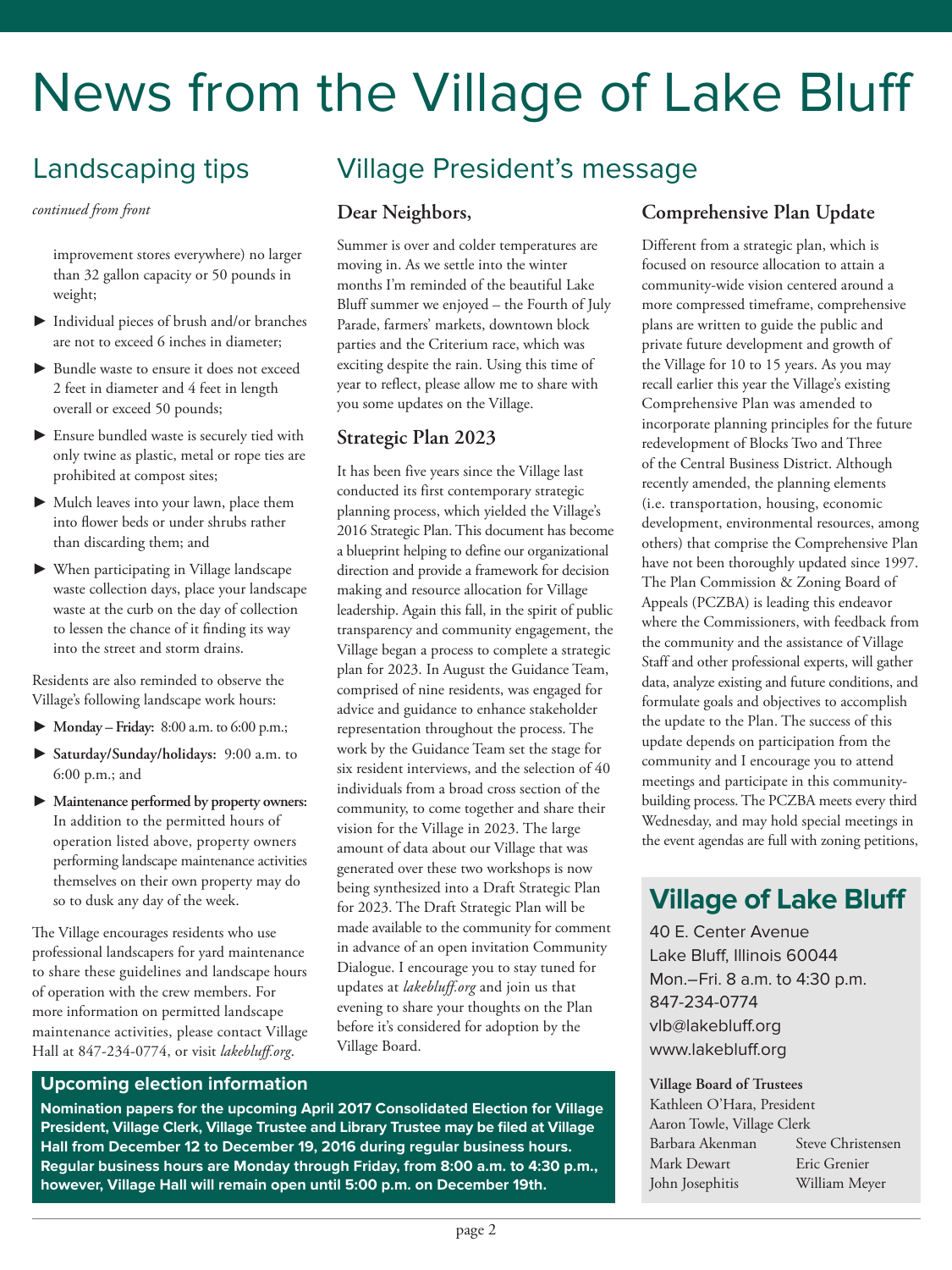

**NORTH SHORE LIFE LAKE BLUFF STYLE** 

so keep updated by visiting *lakebluff.org* for updates on the process and meeting schedule.

## **Downtown Redevelopment**

As you may have read, The Roanoke Group withdrew its petition to redevelop Central Business District (CBD) Block Three with a three-story, 16 unit condominium building. Although the proposed development project was withdrawn, the Planned Mixed-Use Development (PMD) regulations text amendment to the Zoning Code was approved giving the Village an additional tool in its land use planning toolbox. Please know that in response to public comments regarding three-story structures and scale of the CBD, the Village Board approved the text amendment with a limitation on the new PMD regulations height of any structure in a planned mixed-use development to 30 feet. The PMD regulations, just like regulations for planned commercial and planned residential developments, are what give the Village the ability to accomplish its goals for future growth and development outlined in the Comprehensive Land Use Plan. In summary, the PMD regulations allow modifications from the traditional use, setback and bulk

regulations to promote thoughtful land use planning across different zoning districts (multi-family, single-family and downtown business district). Through the PMD's flexibility these sensitive locations in and adjacent to the CBD can be redeveloped using procedures and standards that provide opportunities for public input and affords the Village more control than traditional zoning.

## **Household Waste Collection**

The household waste collection contract with Groot Industries for the collection and disposal of refuse, recycling and landscape waste expires in February. The Village has solicited bids from various local waste hauling companies that allow the Village to focus on a) improving services and consumer choice and b) advancing the Village's goals and objectives related to sustainability. Stay tuned for more on this important Village service contract award.

## **Property Tax Levy**

On November 28th (at 7:00 p.m.) the Village Board is scheduled to conduct a public hearing to consider the 2016 property tax levy for the Village and Library. I and the Board encourage you to attend and participate in the discussion. Following the public hearing the Village Board will consider first reading of the Property Tax Levy Ordinance. Consistent with all public meetings, information such as the meeting packet materials, will be available at *lakebluff.org* prior to the meeting. Additionally, questions may be addressed by contacting Finance Director Susan Griffin at 847-283-6890.

Wishing you safe and happy holidays, *Kathleen O'Hara, Village President*

# Upcoming It's a Wonderful Life event

On December 3rd join friends and neighbors for Lake Bluff's annual "**It's a Wonderful Life … in Lake Bluff!"** a day-long celebration in the holiday spirit sponsored by the Lake Bluff Downtown Merchants, Lake Forest/Lake Bluff Chamber of Commerce and the Village of Lake Bluff. Starting at 12:00 p.m., the downtown will come alive with the sights, sounds and tastes of the season along with in-store promotions and gift ideas for all ages. Be sure to catch the Gazebo Lighting celebration on the Village Green. Visit BuzzOnTheBluff.com for more information.

# Holiday household waste collection

## **anksgiving:**

- $\blacktriangleright$  Refuse, recycling and yard waste collections will remain the same for Monday, November 21st and Tuesday, November 22nd;
- $\blacktriangleright$  The second collection day (Thursday or Friday) for those households receiving a la carte collection services will occur on Friday, November 25th; and
- $\triangleright$  Non-emergency Village offices will be closed on November 24th and 25th. Non-emergency Village offices will commence with regular hours of operation (8:00 a.m. to 4:30 p.m.) on Monday, November 28th.

## **Christmas:**

- $\blacktriangleright$  Residents receiving refuse, recycling and yard waste collections on Monday, December 26th will have household waste picked-up on Tuesday, December 27th;
- $\blacktriangleright$  Residents receiving refuse, recycling and yard waste collections on Tuesday, December 27th will have their household waste picked-up on Wednesday, December 28th;
- $\blacktriangleright$  The second collection day (Thursday or Friday) for those households receiving a la carte collection services will occur on Friday, December 30th; and
- $\blacktriangleright$  Non-emergency Village offices will be closed on Monday, December 26th. Nonemergency Village offices will commence with regular hours of operation (8:00 a.m. to 4:30 p.m.) on Tuesday, December 27th.

## **New Year's:**

- $\blacktriangleright$  Residents receiving refuse, recycling and yard waste collections on Monday, January 2nd will have their household waste picked-up on Tuesday, January 3rd;
- $\blacktriangleright$  Residents receiving refuse, recycling and yard waste collections on Tuesday, January 3rd will have their household waste picked-up on Wednesday, January 4th;
- $\blacktriangleright$  The second collection day (Thursday or Friday) for those households receiving a la carte collection services will occur on Friday, January 6th; and
- $\blacktriangleright$  Non-emergency Village offices will be closed on Monday, January 2nd and will commence with regular hours on Tuesday, January 3rd.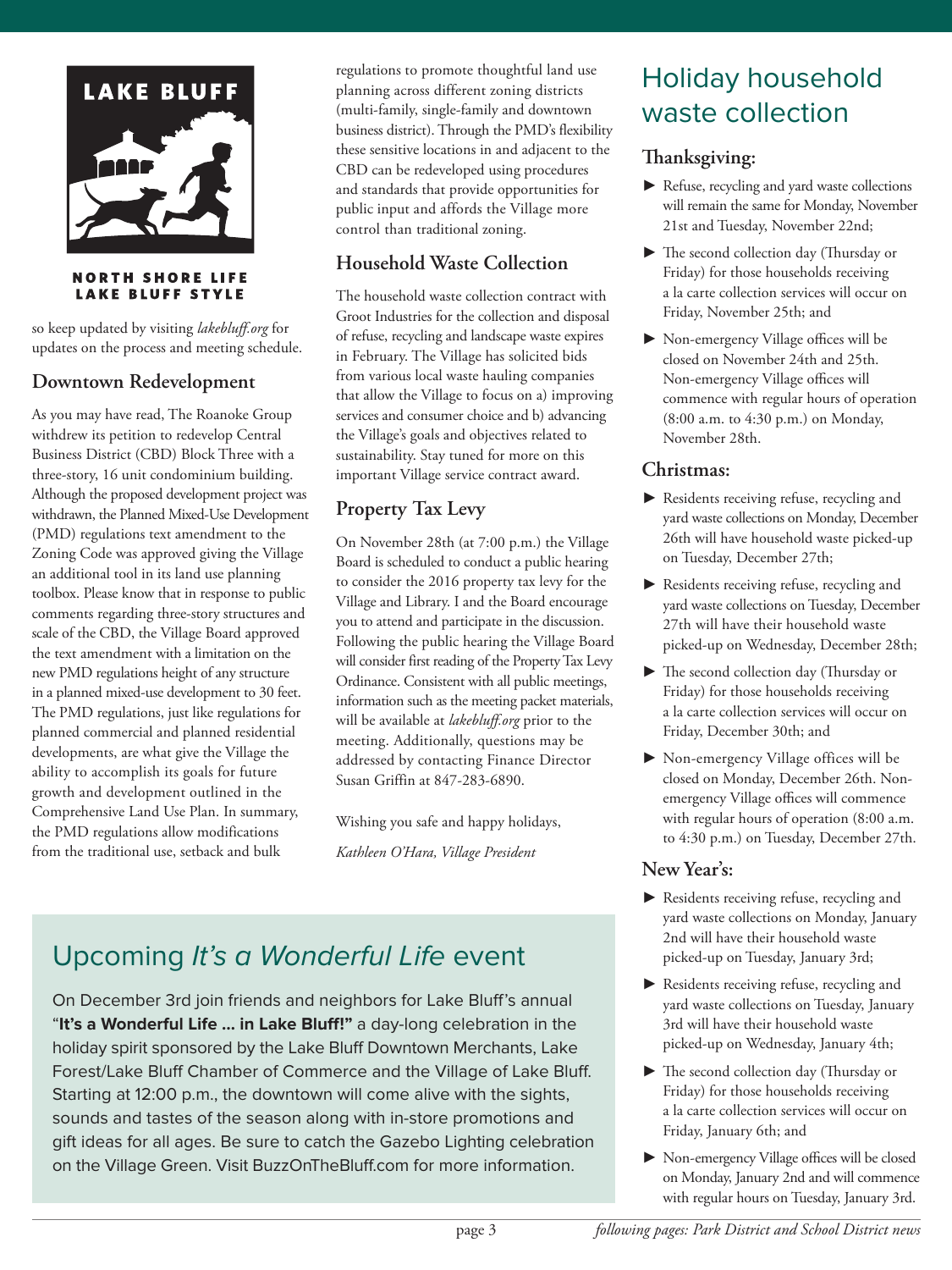# News from Lake Bluff Park District

# Park District earns statewide Distinguished Agency Accreditation

#### *continued from front*

Special Recreation Associations and Forest Preserve Districts have achieved Accreditation. Accreditation process benefits include:

### **Agency**

- $\blacktriangleright$  Recognizes that the recreation agency provides exceptional park and recreation services to its community
- $\blacktriangleright$  Increases operational efficiency and effectiveness
- $\triangleright$  Offers opportunity for updating and clarifying policies and procedures

## **Community**

- $\blacktriangleright$  Improves quality of life for community through delivery of exceptional park and recreation services
- $\blacktriangleright$  Meets professional standards for facilities and services
- $\blacktriangleright$  Acknowledges recreation agency as employing qualified professionals
- $\blacktriangleright$  Recognizes agency as a leader in the State of Illinois in the field of parks and recreation

### **Staff**

- Recognizes that the recreation agency provides exceptional park and recreation services to its community
- $\triangleright$  Offers opportunity for updating and clarification of policies and procedures

### **Board**

- $\blacktriangleright$  Acknowledges elected officials as effective and efficient guardians of the public interest in parks and recreation and of the public resources provided for recreation opportunities
- $\blacktriangleright$  Forces board to address policy issues on an established timetable

On November 21, the Park District will receive formal approval for having achieved Accreditation status and on January 20 will be recognized for its achievement at the state conference, in front of 5,000 people including Legislators.

# Park District earns Certificate for excellence in financial reporting

**e Government Finance Officers Association (GFOA) has awarded the Lake Bluff Park District its highest form of recognition**, the Certificate of Achievement for Excellence in Financial Reporting.

The recognition for accounting and financial reporting was given by the association of public finance officials throughout the United States and Canada for the fiscal year ending December 15, 2015. The GFOA has more than 18,000 members who are federal, state/ provincial, and local finance officials deeply involved in planning, financing, and implementing thousands of governmental operations in each of their jurisdictions.

The recognition is a significant accomplishment by a government and its management.

# Donations fund paddle court

The Lake Bluff Park District will construct an additional court at the Paddle Club. The addition of a new court will allow for expansion of the number of members and league teams. "As a three court facility, our club is restricted to the number of teams we may field," stated Ed Heiser, Superintendent of Facility Services.

Funding for the remainder of the project is from private donations, grants awarded by the Chicago Platform Tennis Charities and American Platform Tennis Association and event proceeds from the annual North Shore Kickoff Classic. Less than six-percent of the \$126,540 (\$7,500) project is being funded directly from the Park District

"This is a great example of a public and private" partnership where our residents and members who wanted this project completed took it upon themselves to secure the resources to make it possible," noted Heiser.

# New at the Fitness Center

The Lake Bluff Park District Fitness Center, "Where Healthy Happens," would like to let the community know about many new "things" happening at our facility that should interest everyone who wants to develop a healthier, more active lifestyle!

**Lake Bluff Community Fitness Days:** One day every month is designated as LB Community Fitness Day! Anyone (13 and older) from Lake Bluff can utilize the fitness facility and/or participate in any of our regularly-scheduled group fitness classes for free! Upcoming Community Fitness dates include (2017 dates coming soon!):

- $\blacktriangleright$  Monday, November 21st
- $\blacktriangleright$  Monday, December 19th

Youth Fitness programs: The LB Fitness Center introduced our youth fitness programs this Fall. The initial schedule included Zumba, Yoga, Kickboxing Fitness and Strength Training.

**New membership plans with flexible options:** The Lake Bluff Fitness Center now offers a more flexible membership structure that provides options for individuals and families, including:

- $\blacktriangleright$  Membership duration options Monthly, Quarterly and Annual
- $\blacktriangleright$  Membership types Fitness Center, Group Fitness, Track, Combination (all 3 options)
- $\blacktriangleright$  Daily Fee that is good for 24 hours and includes group fitness classes

**Free One Week Trial for Group Fitness Classes:** We are now offering a free, one week trial Group Fitness membership – the chance to check out our 35+ group fitness classes per week.

**ALED** (Active Living Every Day): This is a new wellness program being offered through the Fitness Center, for the "non-exerciser." Starts in January 2017. Contact the Fitness Center for more information!

**Fitness Center Open House – January 7: Join us for special membership deals, free classes, prizes and more!**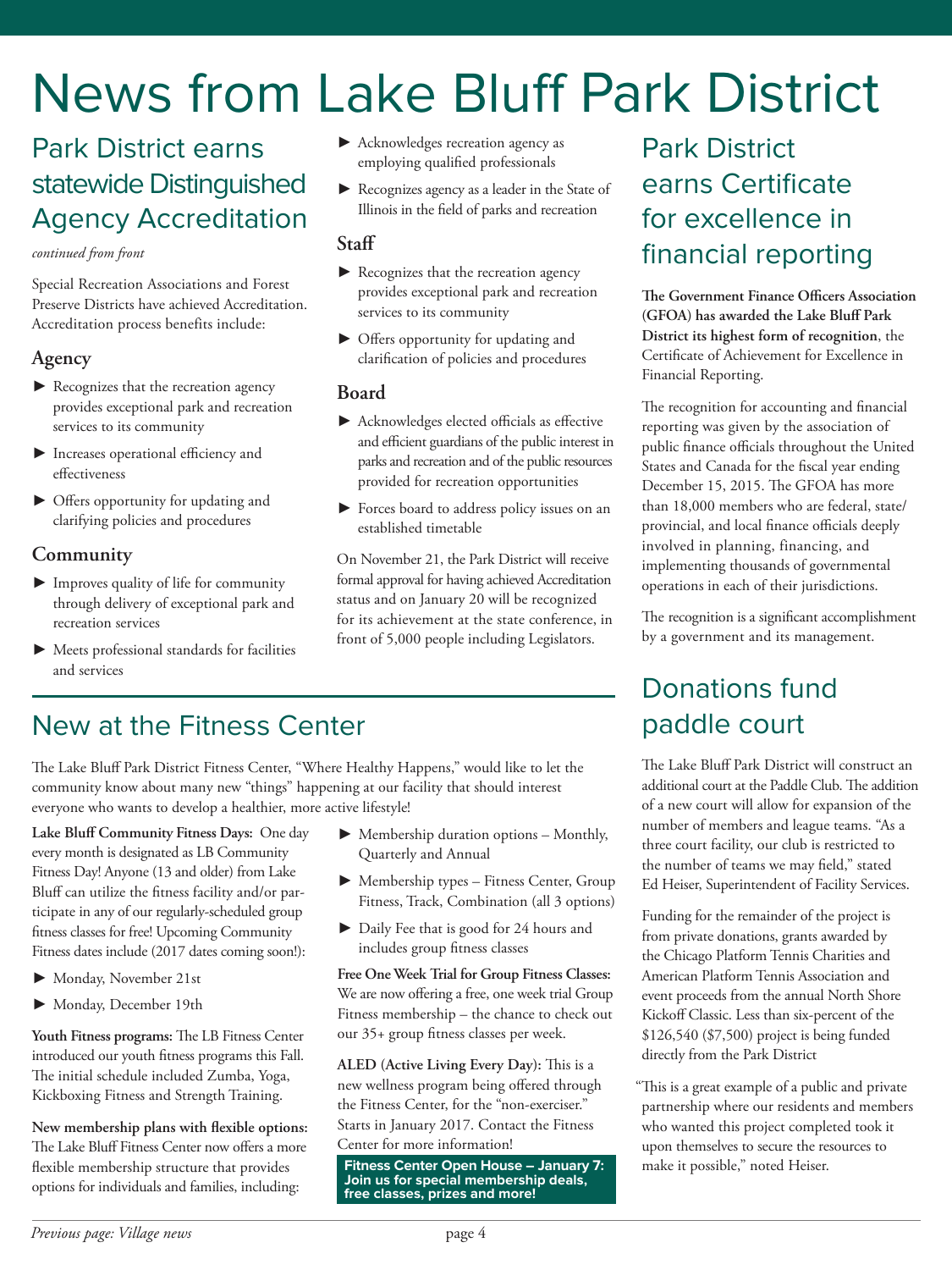# Park District volunteers honored

**Jack and Kathy Sheppard** were awarded the Illinois Association of Park District's Illinois Outstanding Citizen Volunteer of the Year Award and Park Board Commissioner Kurt Gronau received achievement recognition for his twenty years of Park Board service at the Illinois Association of Park Districts "Best of the Best Awards Gala."

Longtime Lake Bluff residents, Jack and Kathy have contributed time, inspiration and leadership to the Lake Bluff Park District and Lake Bluff community.

As a founding member of the Friends of Lake Bluff Parks Foundation, Jack helped establish the groundwork for what has become a tremendous asset to the District. Most recently, the Friends Foundation donated \$50,000 to improve the facilities at Lake Bluff's beach.

Jack and Kathy embarked on a personal endeavor to positively impact the community. They started an annual skateboard tournament in memory of their son, for whom skateboarding was a passion. Donations raised through this event were put toward the improvement and maintenance of the skate park, and totaled over \$27,000. Kathy's organization and dedication to the event made it special for everyone involved.

**Kurt Gronau** has helped the Park District make tremendous strides and become a vital part of the community. Kurt has been a mentor to new Board Members and a terrific supporter of staff. He is innovative in his approach and always encourages value for programs and services. Kurt Gronau is the longest standing Board of Commissioner in the Park District's history.

His commitment and support through both prosperous and challenging economic times sets the standard for Board members. Kurt has sacrificed his time and provided knowledge to lead the Lake Bluff Park District to become the truly special place it is today. Kurt Gronau has made a difference and will step aside to let other residents lead the Park District after his last Board Meeting in May, 2017.

We hope you will join us in thanking them for their dedication as we acknowledge and applaud their efforts.

# Park Board President's message

Dear Lake Bluff Park District Residents:

Fall always represents a time of change and that accurately describes our work here at the Lake Bluff Park District.

Artesian and Blair Park Playgrounds have undergone extensive reconstruction this fall. The old playgrounds were completely removed and are in the process of being replaced with brand new equipment. The playground will be safer, modern and more fun. I look forward to seeing the children enjoy them when they re-open this spring. As responsible stewards, we donated the Artesian playground equipment to Kids Around the World. They refurbish and recycle playgrounds for re-installation all across the globe in countries affected by war, poverty, disease or natural disasters.

Aside from the obvious upgrades to our parks and facilities, we continually strive to improve our programs and services as well. Our Health & Fitness Center offers a wide range of new activities geared toward people of all ages. We want to provide ways for everyone in Lake Bluff to be healthy and have fun. Our Preschool, Enrichment Programs and School of Dance are just a few other services we provide that offer ways to improve body and mind.

As 2017 approaches, I take stock in everything I am thankful for: the support of our residents, the tireless work of our citizen volunteers, the dedication of the staff and the amazing community that is Lake Bluff. The Park District is grateful to be a part of this community, and looks forward to strengthening its spirit at every possible opportunity.

I wish you and yours have a very happy holiday season.

Best regards,

Rob Douglass, Board President



### **New cross country ski trails:**

**This winter we will use <sup>a</sup> "Trakor" Cross Country ski trail groomer to make cross country ski trails on the Lake Bluff Golf Course! Watch our website for details.**

# **Lake Bluff Park District**

355 W. Washington Avenue Lake Bluff, Illinois 60044 Phone 847-234-4150 • www.lakebluffparks.org • info@lakebluffparkdistrict.org

**Your Park District Board**

Rob Douglass, President Brock Gordon, Vice President Bob Wallace, Treasurer Kurt Gronau Kauri McKendry Susan Ehrhard Chris Mosbarger

Ancel Glink Diamond Bush DiCianni & Krafthefer, P.C., Attorney

#### **Park Board Meetings**

The Park Board meetings are scheduled at 6:30 p.m. the third Monday of each month at Lake Bluff Park District Recreation Center at Blair Park, 355 W. Washington Avenue in Lake Bluff.

The public is invited to attend meetings. Please visit www.lakebluffparks.org for Committee meeting agendas and to view all regular Board meetings online.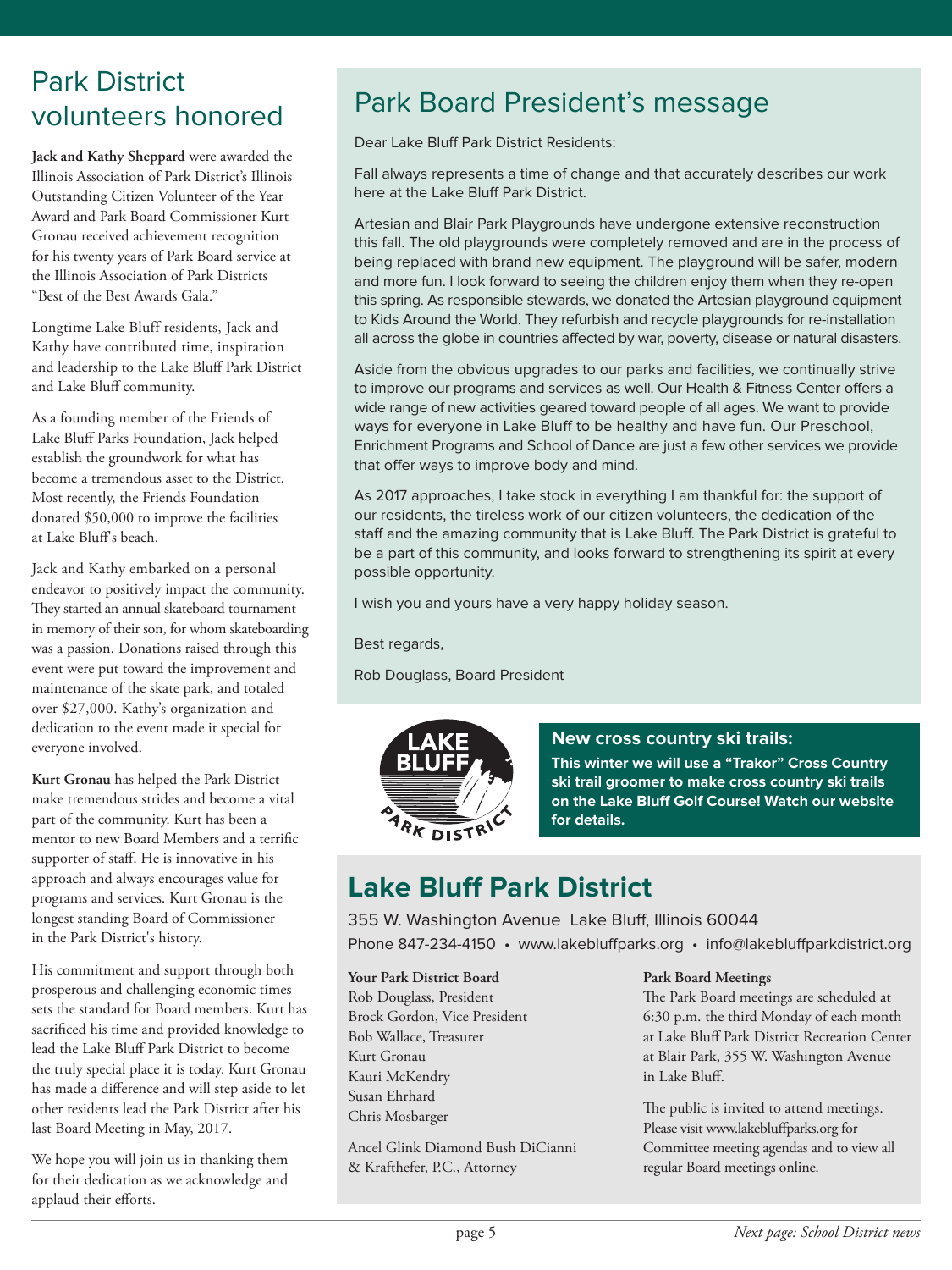# News from the Lake Bluff Schools

# Finance update

## **Bond refinancing to save approximately \$1.4 million**

In April 2016, the Board refinanced approximately \$8.8 million of outstanding 2008 bonds at a lower interest rate.**is will save taxpayers about \$1.4 million over the life of** the bonds. The Board is analyzing the refinancing of the remaining \$6 million of outstanding debt.

## **Balanced Budget passed**

**e annual Operating Budget for 2016-17, passed in late September, is a balanced** budget. The District's fund balance reserve is expected to end the year at 39% of annual operating expenditures, comfortably near the middle of the School Board's policy that calls for a range of 30 to 50%.

Operating funds from local property taxes are expected to increase by 1.7% – 0.8% contributed by existing property and 0.9% from the Target complex and other new property added to the tax rolls. **Included in this year's budget were also some very significant and generous donations from the Lake Bluff PTO, Lake Bluff Alliance for Excellence, and e Kiwanis Club of Lake Bluff & Lake Forest.**

**e Middle School additions and renovations project was completed on time and on budget.** When moving into a new facility there are always start-up expenses, and this year's operating budget contains a substantial amount of supplies, capital, and moving expense associated with occupying the new building. Because many of these expenses are one-time, non-recurring in nature, the District is in good financial shape heading into next year.

## **Keeping an eye to the future**

With the construction project completed, the District now has two relatively new buildings. This year the District will be assessing its **facilities, equipment and technology and creating a long term capital plan.**

More information on the bond refinancing and the District 65 budget can be found online at www.lb65.org or by contacting Jay Kahn at 847-234-9400.

# Middle School renovation report

*continued from front*

- $\blacktriangleright$  Relocation of classrooms from the basement to the main floor, creating a wing for World Language classes. Fine Arts classrooms moved next to the Band room to create a Fine Arts wing; and
- $\blacktriangleright$  Relocation of all Student Services classrooms to the main floor from the Library loft.

A community engagement process that began in 2014 drove design decisions. A key objective was

to expand the campus and create a modern, "future ready school."

The LBMS renovation made it possible for the District offices to move from an office building to the Middle School's lower level. The move saves approximately  $$60,000$  in lease expense per year, and brings the staff closer together to save time and streamline projects.



*e new LBMS STEAM Lab comfortably houses 24 students, with two at each computer. e lab and programs were made possible by the Lake Bluff PTO.*

# STEAM Lab prepares students for future

The new STEAM Lab at Lake Bluff Middle School opened this fall, and it is giving students hands-on, creative learning experiences useful in high school and beyond. STEAM refers to the deeply intertwined subjects of Science, Technology, Engineering, Art/Creativity and Mathematics. Students benefit from a real-world, interdisciplinary approach to these fields.

The STEAM program encourages students to guide the learning process themselves, as opposed to listening to a lecture or doing assignments. Students choose a partner and begin work on three projects they select for the trimester. They quickly take ownership, practicing collaboration, problem-solving, creativity, time management, communication of ideas and self-direction.

There are endless possibilities for projects," explains Adrienne Olmstead, who shares STEAM facilitating duties with Daryl Beese. "A team might program a robot to travel through a maze or create a video." Mr. Beese adds, "Lake Bluff students are choosing areas of study they haven't experienced before. If they like film, we encourage them to try circuitry. Students who identify with science and engineering are urged toward graphic design or art." The program uses standards established by the International Society for Technology in Education.

"It's great to see our students persevere," says Ms. Olmstead. "They discover that 'It didn't work' is a starting point for problem-solving and learning and they just dig in more." Daily self-reflections and class presentations reinforce that the process can be more important than the final results. "Reviewing how they dealt with a challenge is part of the learning process, and helps students become more well-rounded."

To introduce the new Lab and its possibilities, every student is taking STEAM classes this year. Next year, STEAM classes will be a requirement for 6th grade students, and 7th and 8th graders can choose them as a Fine Arts elective.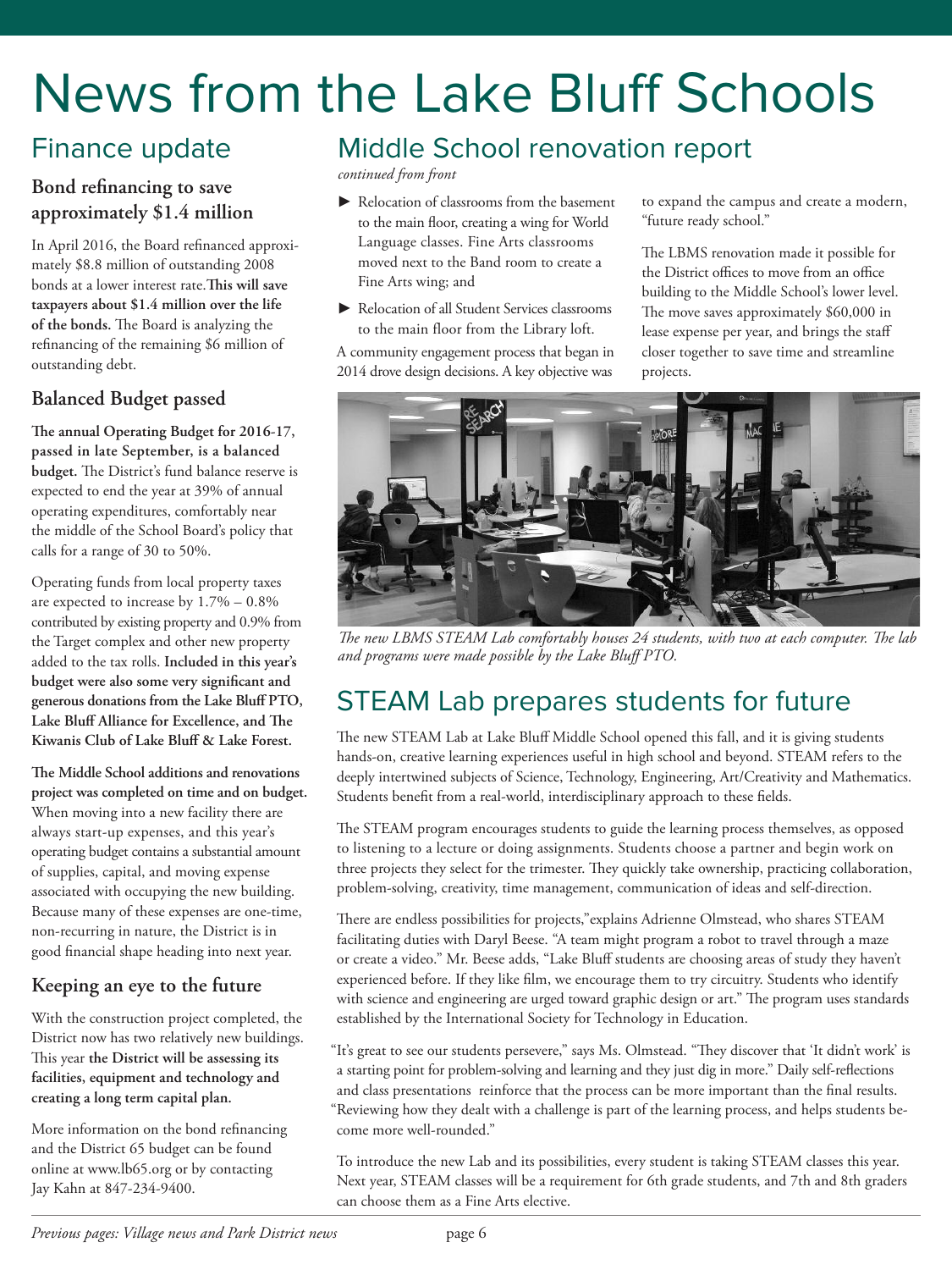# Update on Lake Bluff Elementary School's approach to reading and writing

Several Lake Bluff Elementary School teachers collaborated this summer during national teacher training by the highly esteemed Lucy Calkins Reading and Writing Institute.

They came away with new understandings of reading and writing instruction to share with their Lake Bluff colleagues. Ideas included methods for instruction in a workshop model with mini lessons, independent practice, teacher conferencing and small group work with the teacher.

These efforts continue the District emphasis on reading and writing across all subjects, and foster a lifelong love of reading and writing.

Teachers at each grade level worked three days in late summer to learn more about the new practices. They planned a balanced literacy program that fosters a strong reading/writing connection, and organized classroom libraries to support the reading workshop model, a key component of the curriculum.

As the school year goes on, teachers' work will continue with staff meetings and early-release-day trainings organized for continued planning and development.

"Once again, Lake Bluff teachers have given the community reason to take great pride in their schools," says District 65 Superintendent Dr. Jean Sophie. "These brilliant, dedicated educators bring joy and rigor to their classrooms each day as they challenge every student to meet and exceed high expectations."



**LAKE BLUFF SCHOOLS** DISTRICT 65

# School Board President's message

Dear Fellow Community Members:

Welcome to the 2016-2017 school year. Despite the planned late start, by now all our students, families, teachers and staff are settled back into their academic routines.

Life at the newly renovated Middle School is bustling with excitement. The amount of energy created by the new layout is incredible. The smiles on all the faces of people seeing the new interior are a joy to observe. Every day teachers and students alike are discovering even more exciting ways to use all the new learning environments. The collaborative learning in all the open spaces is an inspiring glimpse into the future of education.

Over 100 community members came to the open house and tours in October, and your feedback to the Board has been very positive. We hope that you feel as though we have spent your money wisely. The project came in on time and under budget.

If you would like to tour the renovated facility, please don't hesitate to schedule a visit by contacting the District office staff at 847-234-9400 ext. 1603. Why don't you come in to see your new Middle School for yourself?

Thank you, and let's keep in touch.

All the best,

Mark Barry, Board President

## Let's connect!

- ▶ Online: Explore www.LB65.org, es.LB65.org and ms.LB65.org for school news, Board actions and meeting videos, District information and more.
- \$ **Facebook:** "Like" **Lake Bluff Elementary District 65** to see photos and get updates on school news.
- ▶ Twitter: Follow @LakeBluffSD65 or search for Search for #LB65 for occasional updates, photos and reminders.

## **Lake Bluff School District 65**

121 East Sheridan Place Lake Bluff, Illinois 60044 Phone 847-234-9400 • www.LB65.org • email: news@LB65.org

*Excellence in Education, Enthusiasm for Life, Every Student, Every Day.*

**Your District 65 School Board** Mark Barry, President John Marozsan, Vice President Leigh Ann Charlot, Secretary Julie Gottshall Richard Hegg Philip Hood Susan Rider-Porter

#### **School Board Meetings**

Regular School Board meetings are usually held on the fourth Tuesday of each month at 7:00 p.m. Committee of the Whole meetings are usually held at 7:00 p.m. on the Tuesday two weeks prior to the regular meetings of the School Board. Unless otherwise announced, meetings are held in the Lake Bluff Village Hall, 40 E. Center Avenue. Meetings are televised live within Village boundaries on Comcast Channel 19 and rebroadcast throughout the week. Videos of the meetings are available at www.LB65.org within 10 days.